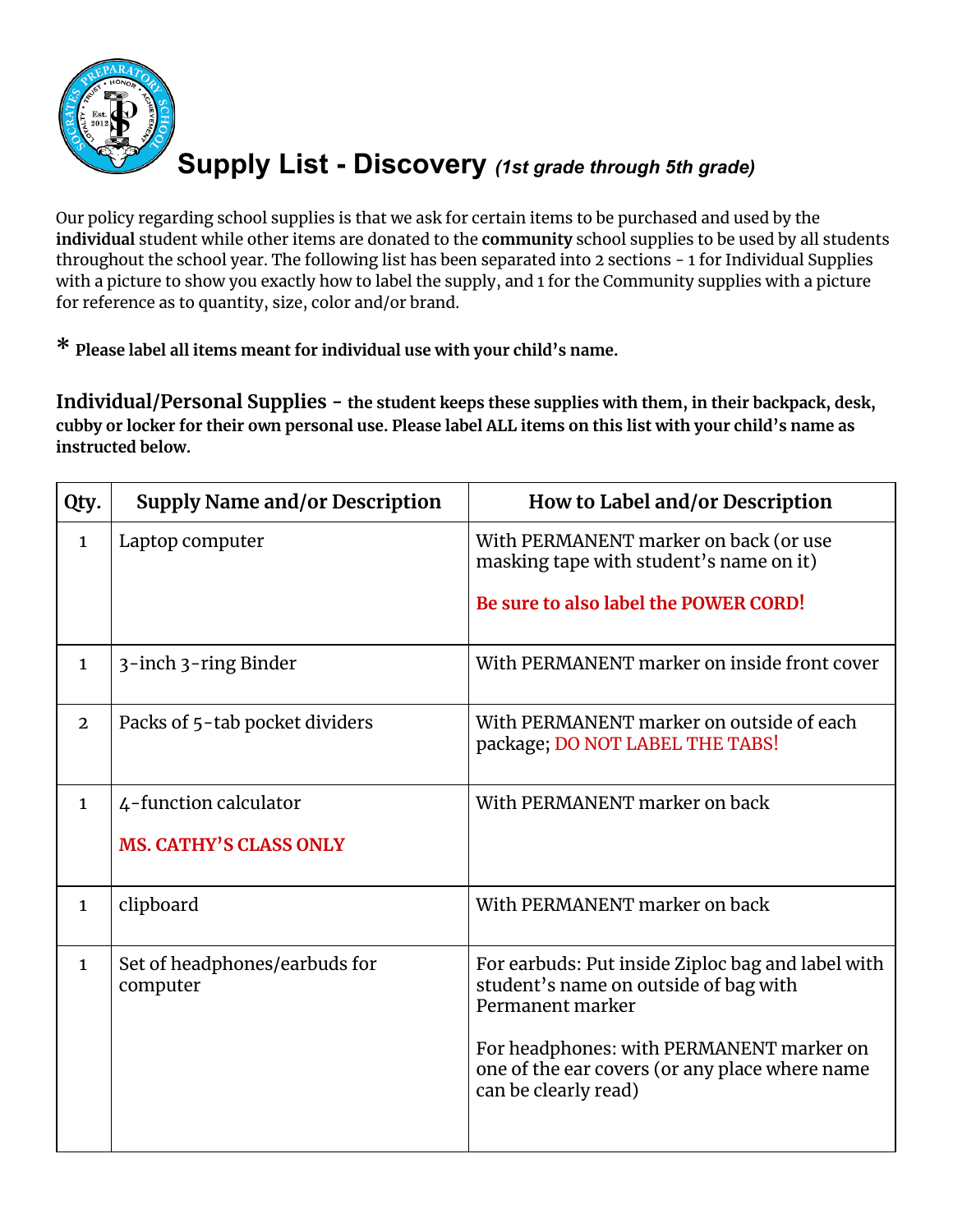| Qty.           | <b>Supply Name and/or Description</b>                                                                                | How to Label and/or Description                                                                                                |
|----------------|----------------------------------------------------------------------------------------------------------------------|--------------------------------------------------------------------------------------------------------------------------------|
| $4 - 5$        | Desk tray organizers                                                                                                 | With PERMANENT marker on bottom                                                                                                |
| $\mathbf{1}$   | Art sketchbook $(8\frac{1}{2} \times 11 \text{ spiral})$ high<br>school quality                                      | With PERMANENT marker on bottom of front<br>cover                                                                              |
| $\mathbf{1}$   | Plastic storage bin - approx. 15 quart                                                                               | With PERMANENT marker anywhere on outside                                                                                      |
| $\mathbf{1}$   | Reusable water bottle                                                                                                | With PERMANENT marker anywhere - just be<br>sure to re-write the name frequently as it may<br>fade or come off as it's washed. |
| 5              | PLASTIC pocket folders with prongs (1<br>each red, blue, green, yellow and<br>orange)<br>Any brand                   |                                                                                                                                |
| $\overline{2}$ | Single subject, wide ruled spiral<br>notebooks<br><b>MS. CATHY'S CLASS ONLY</b><br>Any brand; minimum 70 sheets each |                                                                                                                                |
| $\mathbf{1}$   | Pack of 12 Crayola thin line washable<br>markers                                                                     |                                                                                                                                |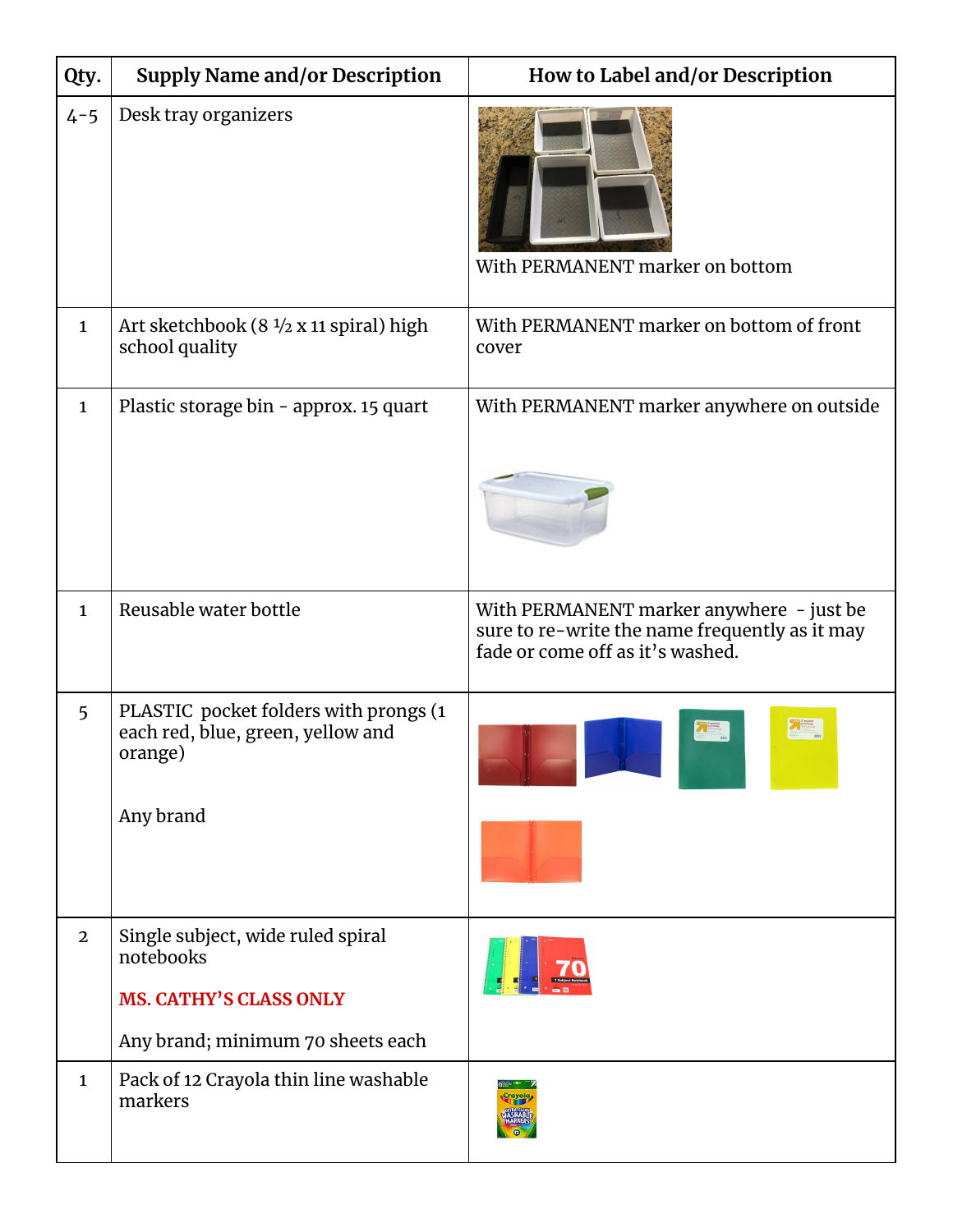| Qty.           | <b>Supply Name and/or Description</b>                                               | How to Label and/or Description |
|----------------|-------------------------------------------------------------------------------------|---------------------------------|
| $\mathbf{1}$   | Pack of 24 Crayola colored pencils                                                  |                                 |
| $\mathbf{1}$   | Blunt-tip safety scissors<br>Any brand                                              |                                 |
| $\mathbf{1}$   | Pack of 4 multicolor highlighters<br>Any brand                                      | $\triangle$ hatipu              |
| $\mathbf{1}$   | Ruler (metric and standard)<br>Any brand                                            |                                 |
| $\mathbf{1}$   | Geometry set (compass and protractor)<br><b>MS. CATHY'S CLASS ONLY</b><br>Any brand |                                 |
| $\overline{2}$ | Packs of 24 each #2 pencils (please<br>sharpen if possible)<br>Any brand            |                                 |
| $\mathbf{1}$   | Packs of 3 large pink erasers<br>Any brand                                          |                                 |

**Community Supplies - these supplies are donated to the classroom and used/shared by all the students throughout the school year. Please purchase each supply in the brand, size, quantity and/or color requested and shown in the picture. Please DO NOT LABEL THESE ITEMS WITH THE STUDENT'S NAME.**

| Qty. | <b>Supply Name and/or Description</b> |                              | <b>Reference Picture</b> |
|------|---------------------------------------|------------------------------|--------------------------|
| 1    | Pack wide-ruled notebook paper        |                              |                          |
|      | Any brand; minimum 150 sheets each    | 150<br>WIDE RULE             | <b>150</b>               |
| 2    | Bottles of Elmer's rubber cement      | <b>Change</b><br>Pubber Ceme | $\mathbf{H}$             |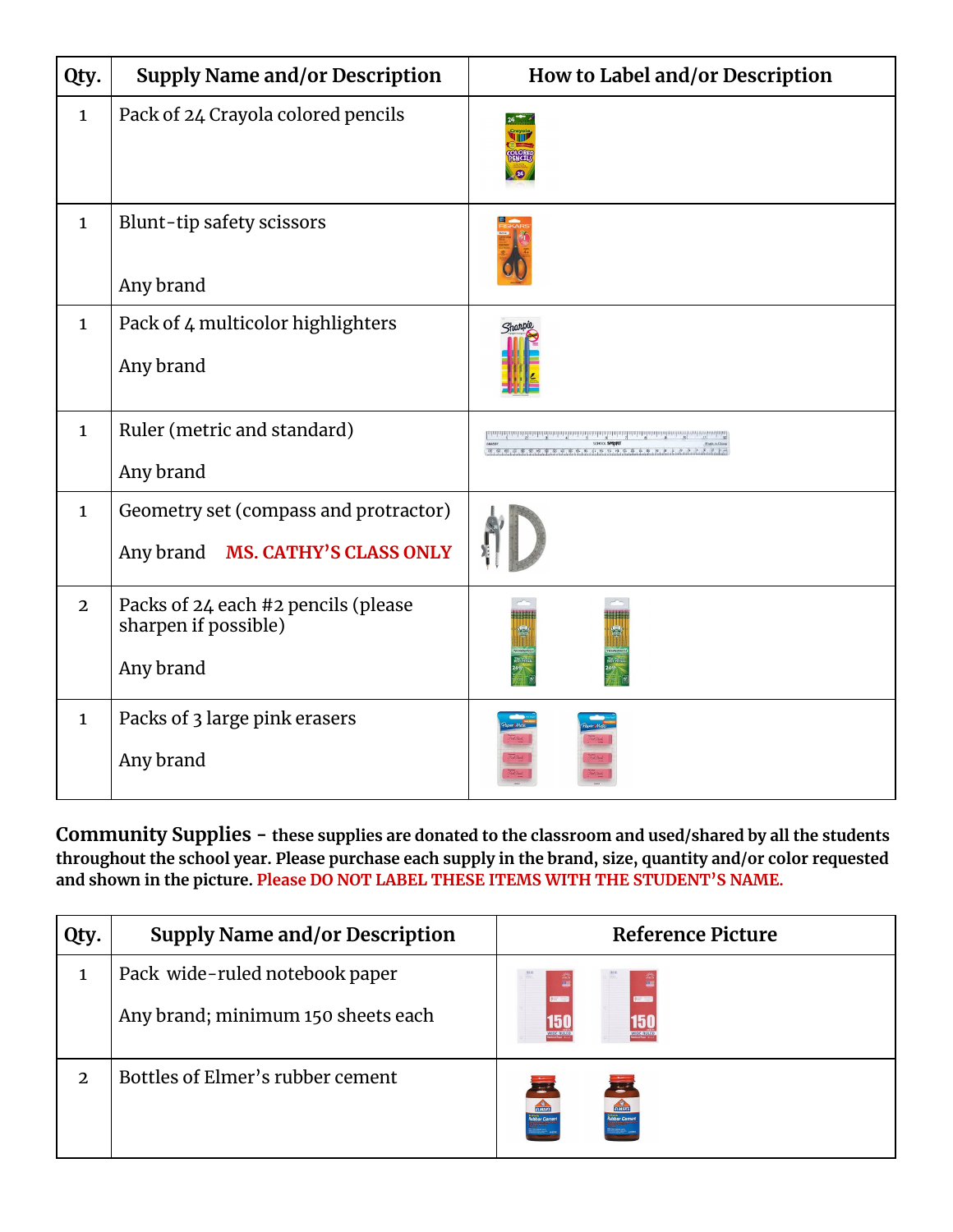| Qty.           | <b>Supply Name and/or Description</b>                                                                      | <b>Reference Picture</b>       |
|----------------|------------------------------------------------------------------------------------------------------------|--------------------------------|
| $\overline{2}$ | Packs of 3 large Elmer's glue sticks                                                                       |                                |
| $\overline{2}$ | Bottles of Elmer's washable CLEAR glue                                                                     |                                |
| $\overline{2}$ | Pack of 6 multicolor Expo dry erase<br>markers with one eraser<br>Any color choice is fine                 |                                |
| $\overline{2}$ | Packs of 4 black Expo dry erase markers                                                                    |                                |
| $\mathbf{1}$   | Ziploc Baggies<br>Gallon size - Ms. Cathy's Class<br>Quart size - Ms. Bridget's Class                      | <b>Ziploc</b><br><b>Zioloc</b> |
| $\overline{3}$ | Packs of 4x6 LINED index cards<br>Any brand; minimum 100 cards each                                        |                                |
| $\mathbf{1}$   | Pack of multicolor cardstock paper- NOT<br><b>CONSTRUCTION PAPER</b><br>Any brand; minimum 25 sheets total |                                |
| $\overline{2}$ | Bottles of foaming hand soap<br>Any brand                                                                  |                                |